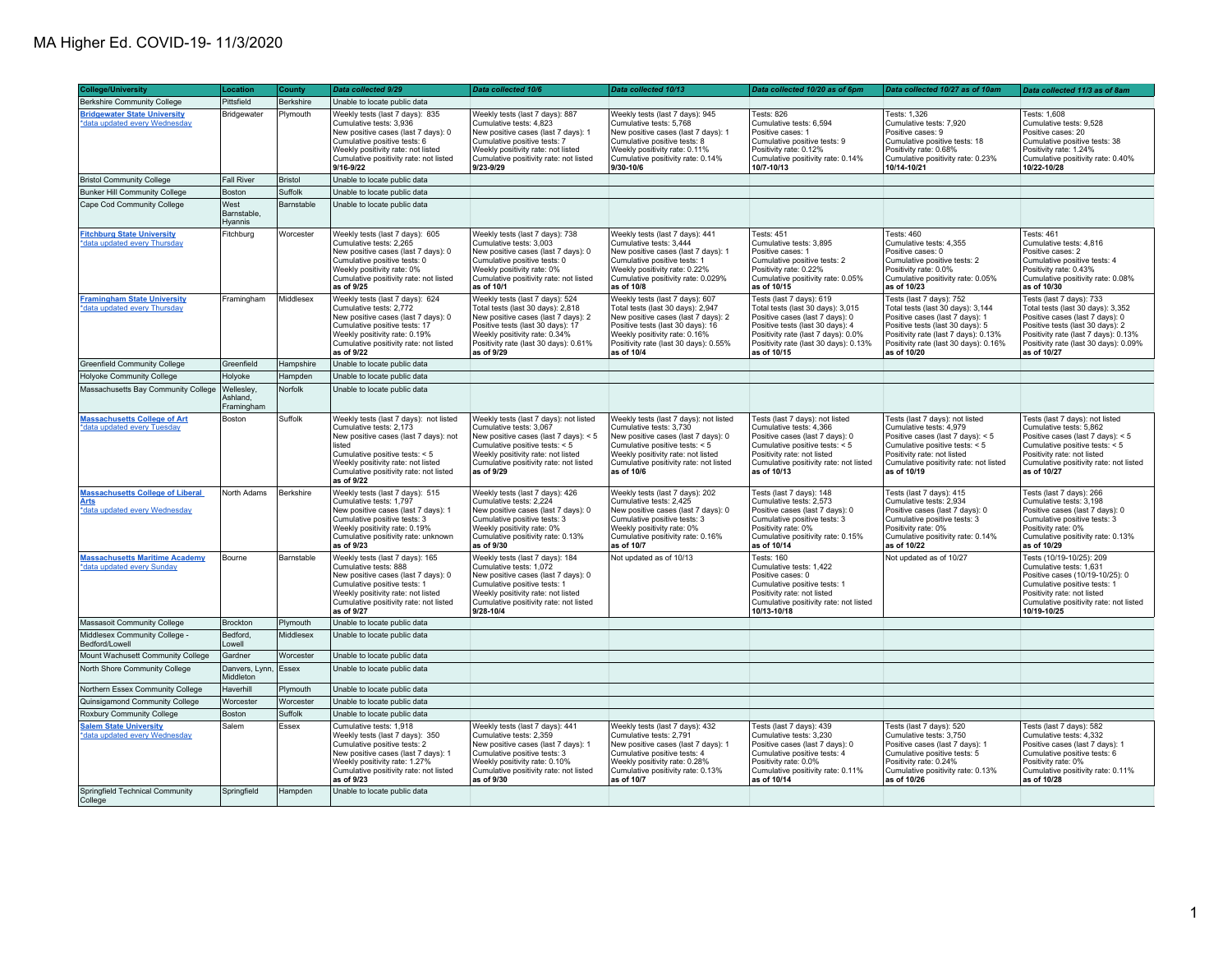| <b>College/University</b>                                                                               | Location                         | <b>County</b> | Data collected 9/29                                                                                                                                                                                                                                       | Data collected 10/6                                                                                                                                                                                                                         | Data collected 10/13                                                                                                                                                                                                                          | Data collected 10/20 as of 6pm                                                                                                                                                                                               | Data collected 10/27 as of 10am                                                                                                                                                                                               | Data collected 11/3 as of 8am                                                                                                                                                                                                |
|---------------------------------------------------------------------------------------------------------|----------------------------------|---------------|-----------------------------------------------------------------------------------------------------------------------------------------------------------------------------------------------------------------------------------------------------------|---------------------------------------------------------------------------------------------------------------------------------------------------------------------------------------------------------------------------------------------|-----------------------------------------------------------------------------------------------------------------------------------------------------------------------------------------------------------------------------------------------|------------------------------------------------------------------------------------------------------------------------------------------------------------------------------------------------------------------------------|-------------------------------------------------------------------------------------------------------------------------------------------------------------------------------------------------------------------------------|------------------------------------------------------------------------------------------------------------------------------------------------------------------------------------------------------------------------------|
| University of Massachusetts Amherst Amherst<br>*data undated daily                                      |                                  | Hampshire     | Weekly tests (last 7 days): not listed<br>Cumulative tests: 57.270<br>New positive cases (last 7 days): 4<br>Cumulative positive tests: 39<br>Weekly positivity rate: 0.16%<br>Cumulative positivity rate: 0.07%<br>as of 9/29                            | Weekly tests (last 7 days): not listed<br>Cumulative tests: 70.121<br>New positive cases (last 7 days): 40<br>Cumulative positive tests: 121<br>Weekly positivity rate: 0.62%<br>Cumulative positivity rate: 0.17%<br>as of 10/6            | Weekly tests (last 7 days): not listed<br>Cumulative tests: 83.288<br>New positive cases (last 7 days): 0<br>Cumulative positive tests: 138<br>Weekly positivity rate: 0.65%<br>Cumulative positivity rate: 0.17%<br>as of 10/13              | Tests (last 7 days): not listed<br>Cumulative tests: 95,743<br>Positive cases (last 7 days): 0<br>Cumulative positive tests: 152<br>Positivity rate (last 7 days): 0.11%<br>Cumulative positivity rate: 0.16%<br>as of 10/19 | Tests (last 7 days): not listed<br>Cumulative tests: 108.123<br>Positive cases (last 7 days): 1<br>Cumulative positive tests: 158<br>Positivity rate (last 7 days): 0.05%<br>Cumulative positivity rate: 0.15%<br>as of 10/26 | Tests (last 7 days): not listed<br>Cumulative tests: 119.859<br>Positive cases (last 7 days): 3<br>Cumulative positive tests: 176<br>Positivity rate (last 7 days): 0.16%<br>Cumulative positivity rate: 0.15%<br>as of 11/2 |
| University of Massachusetts Boston Boston<br>data update frequency unknown                              |                                  | Suffolk       | Weekly tests (last 7 days): 1,420<br>Cumulative tests: not listed<br>New positive cases (last 7 days): 3<br>Cumulative positive tests: 39<br>Weekly positivity rate: 0.21%<br>Cumulative positivity rate: not listed<br>as of 9/28                        | Not updated as of 10/6                                                                                                                                                                                                                      | Weekly tests (last 7 days): 373<br>Cumulative tests: 1,793<br>New positive cases (last 7 days): 2<br>Cumulative positive tests: 5<br>Weekly positivity rate: 0.5%<br>Cumulative positivity rate: 0.5%<br>10/6-10/13                           | Tests (last 7 days): 465<br>Cumulative tests: 2,258<br>New positive cases (last 7 days): 3<br>Cumulative positive tests: 8<br>Weekly positivity rate: 0.6%<br>Cumulative positivity rate: 0.3%<br>as of 10/16                | Tests (last 7 days): 417<br>Cumulative tests: 2,675<br>New positive cases (last 7 days): 3<br>Cumulative positive tests: 11<br>Weekly positivity rate: 0.7%<br>Cumulative positivity rate: 0.4%<br>as of 10/26                | Tests (10/30): not listed<br>Cumulative tests: 3,190<br>New positive cases: 1<br>Cumulative positive tests: 12<br>Weekly positivity rate: 0.4%<br>Cumulative positivity rate: 0.4%<br>as of 10/30                            |
| <b>University of Massachusetts</b><br>Dartmouth<br>*data update frequency unknown                       | Darmouth                         | Bristol       | Weekly tests (last 7 days): 1,508<br>Cumulative tests: 6,345<br>New positive cases (last 7 days): 4<br>Cumulative positive tests: 19<br>Weekly positivity rate: 0.27%<br>Cumulative positivity rate: not listed<br>as of 9/25                             | Weekly tests (last 7 days): 1,563<br>Cumulative tests: 7,908<br>New positive cases (last 7 days): 6<br>Cumulative positive tests: 25<br>Weekly positivity rate: 0.38%<br>Cumulative positivity rate: not listed<br>as of 10/3               | Weekly tests (last 7 days): 1,507<br>Cumulative tests: 9,415<br>New positive cases (last 7 days): 0<br>Cumulative positive tests: 25<br>Weekly positivity rate: 0.0%<br>Cumulative positivity rate: not listed<br>as of 10/9                  | Tests (last 7 days): 1,307<br>Cumulative tests: 10,722<br>Positive cases (last 7 days): 16<br>Cumulative positive tests: 41<br>Positivity rate (last 7 days): 1.22%<br>Cumulative positivity rate: not listed<br>as of 10/17 | Tests (last 7 days): 1,542<br>Cumulative tests: 12,264<br>Positive cases (last 7 days): 4<br>Cumulative positive tests: 45<br>Positivity rate (last 7 days): 0.26%<br>Cumulative positivity rate: not listed<br>as of 10/24   | Tests (last 7 days): 1,476<br>Cumulative tests: 13,740<br>Positive cases (last 7 days): 5<br>Cumulative positive tests: 50<br>Positivity rate (last 7 days): 0.34%<br>Cumulative positivity rate: not listed<br>as of 10/31  |
| <b>University of Massachusetts Lowell</b><br>*data update frequency unknown                             | Lowell                           | Middlesex     | Weekly tests ("prior week"): 1,014<br>Cumulative tests: 4,474<br>New positive cases (last 7 days): not<br>listed<br>Cumulative positive tests: 2<br>Weekly positivity rate: not listed<br>Cumulative positivity rate: not listed<br>as of date not listed | Weekly tests ("prior week"): 980<br>Cumulative tests: 5,454<br>New positive cases (last 7 days): 0<br>Cumulative positive tests: 2<br>Weekly positivity rate: not listed<br>Cumulative positivity rate: not listed<br>as of date not listed | Weekly tests ("prior week"): 1,094<br>Cumulative tests: 6,548<br>New positive cases (last 7 days): 0<br>Cumulative positive tests: 2<br>Weekly positivity rate: not listed<br>Cumulative positivity rate: not listed<br>as of date not listed | Tests ("prior week"): 1,100<br>Cumulative tests: 7,648<br>New positive cases: 0<br>Cumulative positive tests: 2<br>Positivity rate: not listed<br>Cumulative positivity rate: not listed<br>as of 10/17                      | Tests ("prior week"): 1,116<br>Cumulative tests: 8,764<br>New positive cases: 0<br>Cumulative positive tests: 2<br>Positivity rate: not listed<br>Cumulative positivity rate: not listed<br>as of 10/24                       | Tests ("prior week"): 1,182<br>Cumulative tests: 9,946<br>New positive cases: 3<br>Cumulative positive tests: 5<br>Positivity rate: not listed<br>Cumulative positivity rate: not listed<br>as of 10/31                      |
| <b>University of Massachusetts Medical Worcester</b><br><b>School</b><br>*data update frequency unknown |                                  | Worcester     | Weekly tests: 2,048<br>Cumulative tests: 21,770<br>New positive cases (last 7 days): 0<br>Cumulative positive tests: 12<br>Weekly positivity rate: not listed<br>Cumulative positivity rate: not listed<br>9/20-9/26                                      | Weekly tests: 2,073<br>Cumulative tests: 23,843<br>New positive cases (last 7 days): 4<br>Cumulative positive tests: 16<br>Weekly positivity rate: not listed<br>Cumulative positivity rate: 0.06%<br>$9/27 - 10/3$                         | Not updated as of 10/13                                                                                                                                                                                                                       | Tests (last 7 days): 1954<br>Cumulative tests: 27.845<br>Positive cases (last 7 days): 0<br>Cumulative positive tests: 16<br>Positivity rate: not listed<br>Cumulative positivity rate: 0.06%<br>10/11-10/17                 | Tests (last 7 days): 2,001<br>Cumulative tests: 29.846<br>Positive cases (last 7 days): 0<br>Cumulative positive tests: 16<br>Positivity rate: not listed<br>Cumulative positivity rate: 0.05%<br>as of 10/18                 | Not updated as of 11/3 9am                                                                                                                                                                                                   |
| <b>Westfield State University</b><br>data updated every Thursday                                        | Westfield                        | Hampden       | Weekly tests (last 7 days): not listed<br>Cumulative tests: 378<br>New positive cases (this week): 0<br>Cumulative positive tests: 0<br>Weekly positivity rate: 0%<br>Cumulative positivity rate: not listed<br>as of 9/24                                | Weekly tests (last 7 days): not listed<br>Cumulative tests: 3,205<br>New positive cases (last 7 days): 4<br>Cumulative positive tests: 4<br>Weekly positivity rate: not listed<br>Cumulative positivity rate: 0.125%<br>as of 10/1          | Weekly tests (last 7 days): not listed<br>Cumulative tests: 3,222<br>New positive cases (last 7 days): 1<br>Cumulative positive tests: 5<br>Weekly positivity rate: not listed<br>Cumulative positivity rate: 0.155%<br>as of 10/8            | Tests (last 7 days): not listed<br>Cumulative tests: 4,542<br>Positive cases (last 7 days): 0<br>Cumulative positive tests: 5<br>Positivity rate: not listed<br>Cumulative positivity rate: 0.110%<br>as of 10/15            | Tests (last 7 days): not listed<br>Cumulative tests: 5,840<br>Positive cases (last 7 days): 0<br>Cumulative positive tests: 5<br>Positivity rate: not listed<br>Cumulative positivity rate: 0.085%<br>as of 10/22             | Tests (last 7 days): not listed<br>Cumulative tests: 5,865<br>Positive cases (last 7 days): 3<br>Cumulative positive tests: 8<br>Positivity rate: not listed<br>Cumulative positivity rate: 0.136%<br>as of 10/29            |
| <b>Worcester State University</b><br>data updated Monday and Thursday                                   | Worcester                        | Worcester     | Weekly tests (last 7 days): 1,461<br>Cumulative tests: 6.309<br>New positive cases (last 7 days): 0<br>Cumulative positive tests: 4<br>Weekly positivity rate: 0%<br>Cumulative positivity rate: not listed<br>as of 9/28                                 | Weekly tests (last 7 days): 1,551<br>Cumulative tests: 7.864<br>New positive cases (last 7 days): 2<br>Cumulative positive tests: 6<br>Weekly positivity rate: 0.1%<br>Cumulative positivity rate: 0.1%<br>as of 10/5                       | Weekly tests (last 7 days): 1,202<br>Cumulative tests: 9,068<br>New positive cases (last 7 days): 1<br>Cumulative positive tests: 7<br>Weekly positivity rate: 0.1%<br>Cumulative positivity rate: 0.1%<br>as of 10/12                        | Tests (last 7 days): 1,900<br>Cumulative tests: 10,968<br>Positive cases (last 7 days): 14<br>Cumulative positive tests: 21<br>Positivity rate: 0.7%<br>Cumulative positivity rate: 0.2%<br>as of 10/19                      | Tests (last 7 days): 1,532<br>Cumulative tests: 12.500<br>Positive cases (last 7 days): 6<br>Cumulative positive tests: 29<br>Positivity rate: 0.4%<br>Cumulative positivity rate: 0.2%<br>as of 10/26                        | Tests (last 7 days): 1,605<br>Cumulative tests: 14.150<br>Positive cases (last 7 days): 1<br>Cumulative positive tests: 30<br>Positivity rate: 0.1%<br>Cumulative positivity rate: 0.2%<br>as of 11/2                        |
|                                                                                                         |                                  |               |                                                                                                                                                                                                                                                           |                                                                                                                                                                                                                                             |                                                                                                                                                                                                                                               |                                                                                                                                                                                                                              |                                                                                                                                                                                                                               |                                                                                                                                                                                                                              |
|                                                                                                         |                                  |               |                                                                                                                                                                                                                                                           |                                                                                                                                                                                                                                             |                                                                                                                                                                                                                                               |                                                                                                                                                                                                                              |                                                                                                                                                                                                                               |                                                                                                                                                                                                                              |
|                                                                                                         |                                  |               |                                                                                                                                                                                                                                                           |                                                                                                                                                                                                                                             |                                                                                                                                                                                                                                               |                                                                                                                                                                                                                              |                                                                                                                                                                                                                               |                                                                                                                                                                                                                              |
|                                                                                                         |                                  |               |                                                                                                                                                                                                                                                           |                                                                                                                                                                                                                                             |                                                                                                                                                                                                                                               |                                                                                                                                                                                                                              |                                                                                                                                                                                                                               |                                                                                                                                                                                                                              |
|                                                                                                         |                                  |               |                                                                                                                                                                                                                                                           |                                                                                                                                                                                                                                             |                                                                                                                                                                                                                                               |                                                                                                                                                                                                                              |                                                                                                                                                                                                                               |                                                                                                                                                                                                                              |
|                                                                                                         |                                  |               |                                                                                                                                                                                                                                                           |                                                                                                                                                                                                                                             |                                                                                                                                                                                                                                               |                                                                                                                                                                                                                              |                                                                                                                                                                                                                               |                                                                                                                                                                                                                              |
|                                                                                                         |                                  |               |                                                                                                                                                                                                                                                           |                                                                                                                                                                                                                                             |                                                                                                                                                                                                                                               |                                                                                                                                                                                                                              |                                                                                                                                                                                                                               |                                                                                                                                                                                                                              |
|                                                                                                         |                                  |               |                                                                                                                                                                                                                                                           |                                                                                                                                                                                                                                             |                                                                                                                                                                                                                                               |                                                                                                                                                                                                                              |                                                                                                                                                                                                                               |                                                                                                                                                                                                                              |
|                                                                                                         |                                  |               |                                                                                                                                                                                                                                                           |                                                                                                                                                                                                                                             |                                                                                                                                                                                                                                               |                                                                                                                                                                                                                              |                                                                                                                                                                                                                               |                                                                                                                                                                                                                              |
|                                                                                                         | Notes on data collection:        |               | 1. This spreadsheet includes uninterpreted, publicly available data from each indivdual institution's website                                                                                                                                             |                                                                                                                                                                                                                                             |                                                                                                                                                                                                                                               |                                                                                                                                                                                                                              |                                                                                                                                                                                                                               |                                                                                                                                                                                                                              |
|                                                                                                         |                                  |               | 2. The data is updated on this spreadsheet every Tuesday morning                                                                                                                                                                                          |                                                                                                                                                                                                                                             |                                                                                                                                                                                                                                               |                                                                                                                                                                                                                              |                                                                                                                                                                                                                               |                                                                                                                                                                                                                              |
|                                                                                                         |                                  |               | 3. Schools without testing programs, in-person classes, or without information on testing readily available on their<br>website are listed as "unable to locate upblic data"                                                                              |                                                                                                                                                                                                                                             |                                                                                                                                                                                                                                               |                                                                                                                                                                                                                              |                                                                                                                                                                                                                               |                                                                                                                                                                                                                              |
|                                                                                                         |                                  |               | 4. Please note that, while we include as much information as possible about when each institution publicly                                                                                                                                                |                                                                                                                                                                                                                                             |                                                                                                                                                                                                                                               |                                                                                                                                                                                                                              |                                                                                                                                                                                                                               |                                                                                                                                                                                                                              |
|                                                                                                         |                                  |               | updates their information, data is subject to change without notification                                                                                                                                                                                 |                                                                                                                                                                                                                                             |                                                                                                                                                                                                                                               |                                                                                                                                                                                                                              |                                                                                                                                                                                                                               |                                                                                                                                                                                                                              |
|                                                                                                         | Notes on data:                   |               | 1. The frequency that each institution's data is updated is denoted in the first column                                                                                                                                                                   |                                                                                                                                                                                                                                             |                                                                                                                                                                                                                                               |                                                                                                                                                                                                                              |                                                                                                                                                                                                                               |                                                                                                                                                                                                                              |
|                                                                                                         |                                  |               | 2. Some data is measured over two weeks or 30 days; this is denoted in each column for the applicable                                                                                                                                                     |                                                                                                                                                                                                                                             |                                                                                                                                                                                                                                               |                                                                                                                                                                                                                              |                                                                                                                                                                                                                               |                                                                                                                                                                                                                              |
|                                                                                                         | institutions                     |               | 3. Some test results share only greater than or less than a certain number for confidentiality purposes; this is                                                                                                                                          |                                                                                                                                                                                                                                             |                                                                                                                                                                                                                                               |                                                                                                                                                                                                                              |                                                                                                                                                                                                                               |                                                                                                                                                                                                                              |
|                                                                                                         |                                  |               | shown in each column for the applicable institutions                                                                                                                                                                                                      |                                                                                                                                                                                                                                             |                                                                                                                                                                                                                                               |                                                                                                                                                                                                                              |                                                                                                                                                                                                                               |                                                                                                                                                                                                                              |
|                                                                                                         | (as indicated in the first line) |               | 4. Weekly tests is the number of tests performed in the week indicated in the last line of each cell or last 7 days                                                                                                                                       |                                                                                                                                                                                                                                             |                                                                                                                                                                                                                                               |                                                                                                                                                                                                                              |                                                                                                                                                                                                                               |                                                                                                                                                                                                                              |
|                                                                                                         |                                  |               | 5. Not listed is information not available on an institution's website                                                                                                                                                                                    |                                                                                                                                                                                                                                             |                                                                                                                                                                                                                                               |                                                                                                                                                                                                                              |                                                                                                                                                                                                                               |                                                                                                                                                                                                                              |
|                                                                                                         |                                  |               | For more information, contact Katie O'Leary (kaitlin.oleary@mahouse.gov)                                                                                                                                                                                  |                                                                                                                                                                                                                                             |                                                                                                                                                                                                                                               |                                                                                                                                                                                                                              |                                                                                                                                                                                                                               |                                                                                                                                                                                                                              |
|                                                                                                         |                                  |               |                                                                                                                                                                                                                                                           |                                                                                                                                                                                                                                             |                                                                                                                                                                                                                                               |                                                                                                                                                                                                                              |                                                                                                                                                                                                                               |                                                                                                                                                                                                                              |